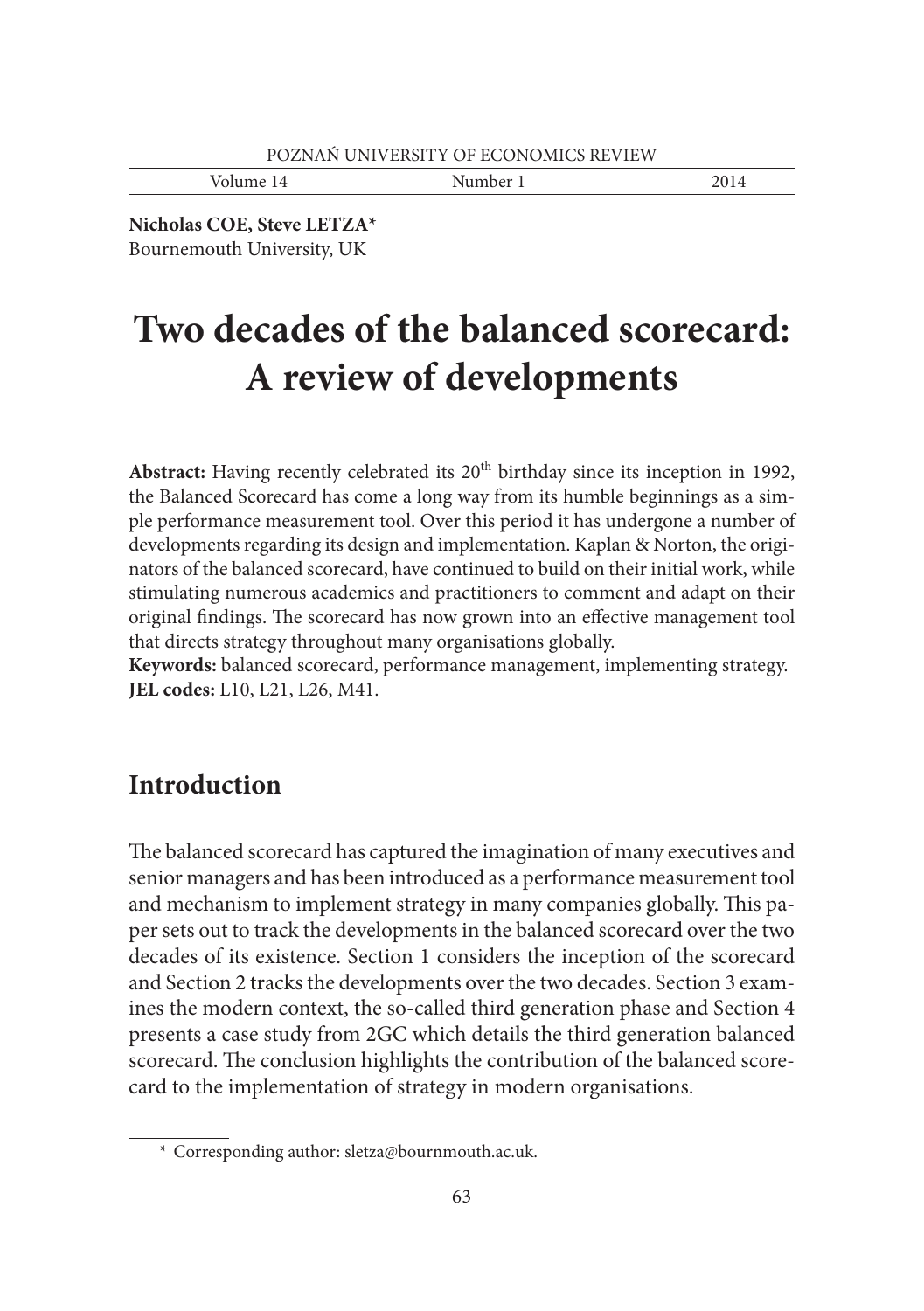# **1. Inception**

The Balanced Scorecard (BSC) is a strategic performance measurement system devised after a yearlong multi-company research project by Kaplan & Norton (K&N). They, like many other academics at the time, realised that traditional financial performance measures, which worked well in the industrial era, were out of touch with what companies were trying to achieve today [Kaplan & Norton 1992]. It was no longer tangible assets that create organisational value but intangible assets. They also noted that today's managers realised the impact that measures have on performance but few actually grasped the impact measurement could have on strategy [Kaplan & Norton 1993]. Furthermore they stressed that no single measure could provide a clear performance target, hence managers require a balanced presentation of financial and operational measures [Kaplan & Norton 1992].

The result of this was a scorecard (Figure 1) that combined four different perspectives to link overall performance. The BSC supplemented financial measures, which display the results of actions already taken, with operational



**Figure 1. The Balanced Scorecard** Source: Adapted from: [Kaplan & Norton 1992]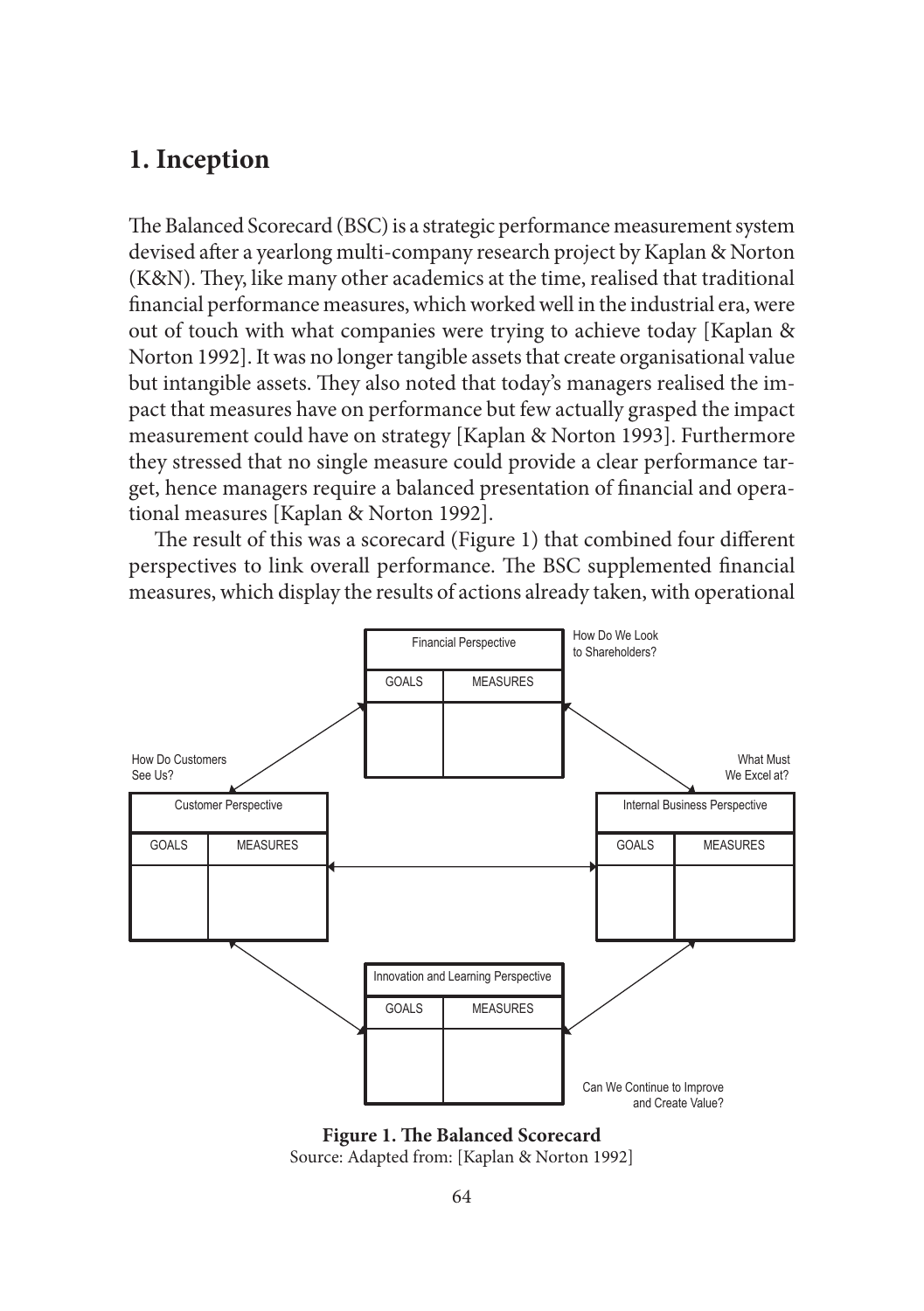measures such as customer satisfaction, internal processes and innovations. Each perspective helped answer a basic performance question: Can we continue to improve and create value? What must we excel at? How do customers see us? How do we look to Shareholders? [Kaplan & Norton 1992].

In 1993 K&N used Rockwater, a worldwide leader in underwater engineering and construction to illustrate the BSC in use. Each box contained a small number of measures that related to that perspective. In the case of Rockwater they had 20 measures with no more than 6 in each box. As you can see there are some attempts to provide connections between strategy and the measurements (Figure 2), however it is widely recognised that these links were weak and forged [Lawrie & Cobbold 2004].



**Figure 2. Rockwater's Strategic Objectives** Source: Adapted from: [Kaplan & Norton 1993]

# **2. Development**

The original concept, although widely received, was not without flaws [Letza 1996]. The underlying notion of the BSC involved placing 4-5 measures into four boxes as a performance measurement tool. The method used to select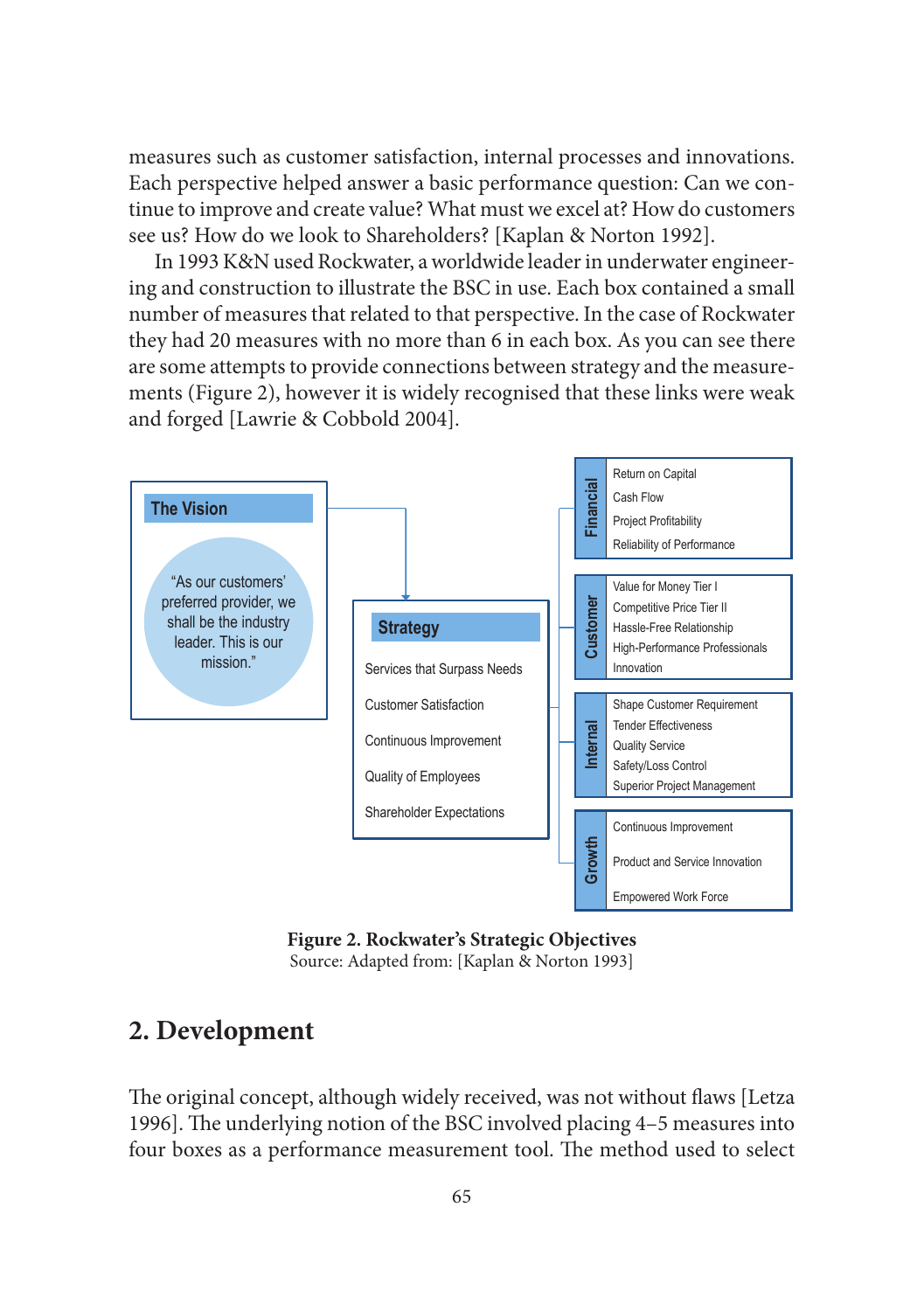these measures (filtering) and which measures should appear in which perspective (clustering) was initially vague [Lawrie & Cobbald 2004]. This was apparent with Rexam Custom Europe (RCE) as they encountered problems limiting the 35 measures first proposed when implementing the scorecard [Letza 1996].

Furthermore, despite stating that vision and strategy were at the centre of the BSC [Kaplan & Norton 1992], there was little connection offered between how simply placing measures in a box actually linked to an overall strategy. As a result the design was usually segregated into four perspectives, whereby a group of people would focus on financial measures; a group of people would focus on customer measures etc. This led to inconsistent measures and targets [Lawrie 2011]. However, these issues started to be addressed with further publications by K&N in 1996 and 2000.

K&N started to revise and improve the BSC as they obtained more experience with it, [Bible, Kerr & Zanini 2006]. The 1996 article acted to reduce some of the ambiguity surrounding implementation. It introduced four management processes that contributed to linking long term strategic objectives with short term actions [Kaplan & Norton 1996]. The first process, 'translating the vision', helped managers build consensus and clarify the organisations vision and strategy. This enabled 'communicating and linking' where managers could communicate long term strategic goals throughout the organisation. The 'linking' aspect helps to align employees' individual performance with the strategy. 'Business planning' involves milestone and target setting and aligning strategic incentives with these targets. Finally 'feedback and learning' allowed managers to monitor and evaluate performance in regard to balanced scorecard perspectives.

The four aspects combined to move the BSC away from a strictly highlevel management tool. The introduction of goal setting and targets coupled with personalised scorecards (Figure 3) for employees provided a sense of togetherness, aligning personal targets to overall strategic objectives. In a single snapshot employees' were able to see the organisations strategy and how their individual measures contributed to these corporate goals.

K&N's fourth article released in 2000 focused on how strategy could be explicitly linked to the perspectives by way of mapping. The strategy map embeds different items of organisation BSC into a cause-and-effect chain connecting desired outcome with drivers of those results [Kaplan & Norton 2000]. While the 4 perspectives remain there is greater causality between them as shown in Figure 4. The three 'leading' indicators that provide information on current performance are driving the lagging indicator of financial perspective. This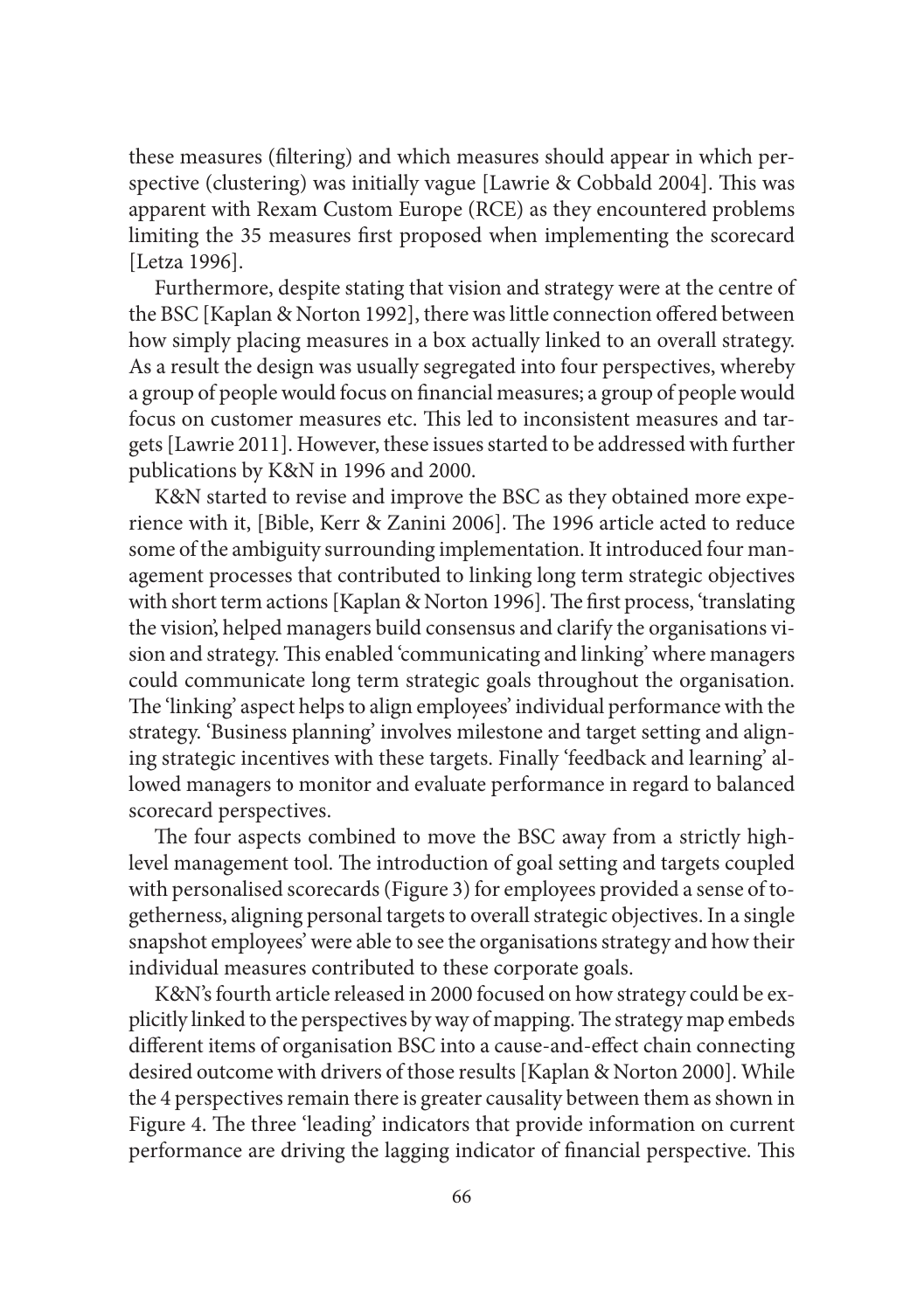| <b>The Personal Scoreboard</b>                                     |                      |                                 |      |      |                                   |                              |      |      |      |                                      |                  |  |
|--------------------------------------------------------------------|----------------------|---------------------------------|------|------|-----------------------------------|------------------------------|------|------|------|--------------------------------------|------------------|--|
| Corporate Objectives                                               |                      |                                 |      |      |                                   |                              |      |      |      |                                      |                  |  |
| - Double our corporate value in seven years                        |                      |                                 |      |      |                                   |                              |      |      |      |                                      |                  |  |
| - Increase our earnings by an average of 20% per year              |                      |                                 |      |      |                                   |                              |      |      |      |                                      |                  |  |
| - Achieve and internal rate of return 2% above the cost of capital |                      |                                 |      |      |                                   |                              |      |      |      |                                      |                  |  |
| - Increase both production and research by 20% in the next decade  |                      |                                 |      |      |                                   |                              |      |      |      |                                      |                  |  |
|                                                                    |                      |                                 |      |      |                                   |                              |      |      |      |                                      | Team/Individual  |  |
| <b>Corporate Targets</b>                                           |                      |                                 |      |      | Scorecard Measures                | <b>Business Unit Targets</b> |      |      |      | Objectives and<br><b>Initiatives</b> |                  |  |
| 1995                                                               | 1996                 | 1997                            | 1998 | 1999 |                                   | 1995                         | 1996 | 1997 | 1998 | 1999                                 | 1.               |  |
|                                                                    |                      |                                 |      |      | Financial                         |                              |      |      |      |                                      |                  |  |
| 100                                                                | 120                  | 160                             | 180  | 250  | Earnings (in millions of dollars) |                              |      |      |      |                                      |                  |  |
| 100                                                                | 450                  | 200                             | 210  | 225  | Net Cash Flow                     |                              |      |      |      |                                      |                  |  |
| 100                                                                | 85<br>80<br>75<br>70 |                                 |      |      | Overhead & operating expenses     |                              |      |      |      |                                      | $\overline{2}$ . |  |
|                                                                    |                      |                                 |      |      | Operating                         |                              |      |      |      |                                      |                  |  |
| 100                                                                | 75                   | 73                              | 70   | 64   | Production costs per barrel       |                              |      |      |      |                                      |                  |  |
| 100                                                                | 97                   | 93                              | 90   | 82   | Development costs per barrel      |                              |      |      |      |                                      |                  |  |
| 100                                                                | 105                  | 108                             | 108  | 110  | <b>Total annual production</b>    |                              |      |      |      | 3.                                   |                  |  |
|                                                                    |                      | <b>Team/Individual Measures</b> |      |      |                                   | <b>Targets</b>               |      |      |      |                                      |                  |  |
| 1.                                                                 |                      |                                 |      |      |                                   |                              |      |      |      |                                      |                  |  |
| 2.                                                                 |                      |                                 |      |      |                                   |                              |      |      |      |                                      |                  |  |
| 3.                                                                 |                      |                                 |      |      |                                   |                              |      |      |      |                                      | 4.               |  |
| 4.                                                                 |                      |                                 |      |      |                                   |                              |      |      |      |                                      |                  |  |
| 5.                                                                 |                      |                                 |      |      |                                   |                              |      |      |      |                                      |                  |  |
| Name:                                                              |                      |                                 |      |      |                                   |                              |      |      |      |                                      |                  |  |
|                                                                    |                      |                                 |      |      |                                   |                              |      |      |      |                                      | 5.               |  |
| Location:                                                          |                      |                                 |      |      |                                   |                              |      |      |      |                                      |                  |  |
|                                                                    |                      |                                 |      |      |                                   |                              |      |      |      |                                      |                  |  |

**Figure 3. The Personal Scorecard** 

Source: Adapted from: [Kaplan & Norton 1996]

represented a significant change from 4 boxes each with their own measures with little or no relationship between them.

This scorecard is not only an improvement in terms of implementation it's also visually more astute. The mapping allows logical links to be drawn. For example employee training affects customer satisfaction which increases customer loyalty which in turn impacts financial results. However, even with these enhancements it became increasingly hard to set targets for the measures chosen [Kaplan & Norton 2010].

Despite these developments it can be argued the BSC has remained rather rigid in terms of design. As K&N [1993] stated "each organisation is unique and so follows its own path for building a balanced scorecard". Letza [1996] also commented that each organisation has a unique culture which must be taken into consideration before embarking on the design of the BSC. Therefore, it seems rather illogical that such a fixed design was illustrated in the early years of the BSC.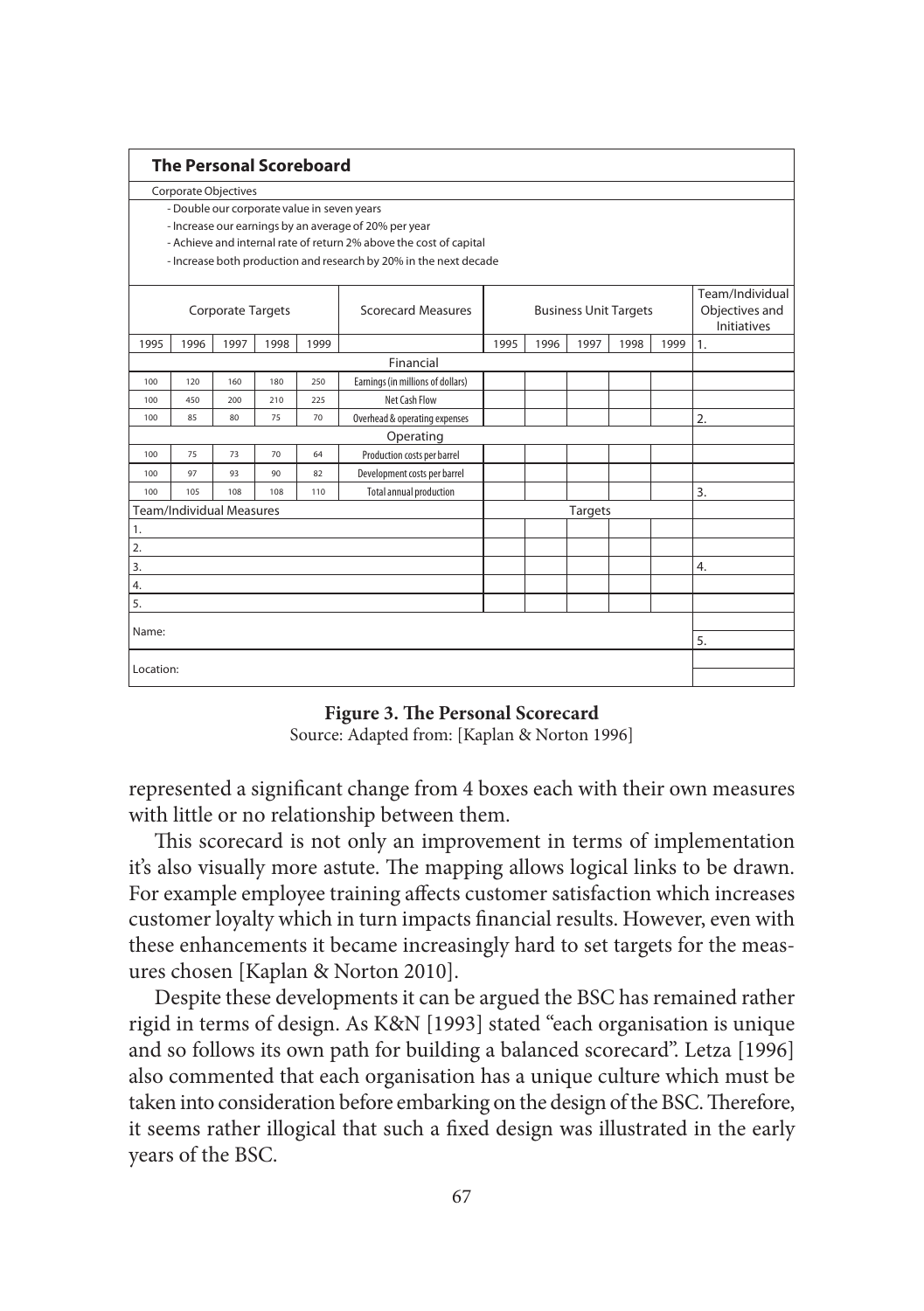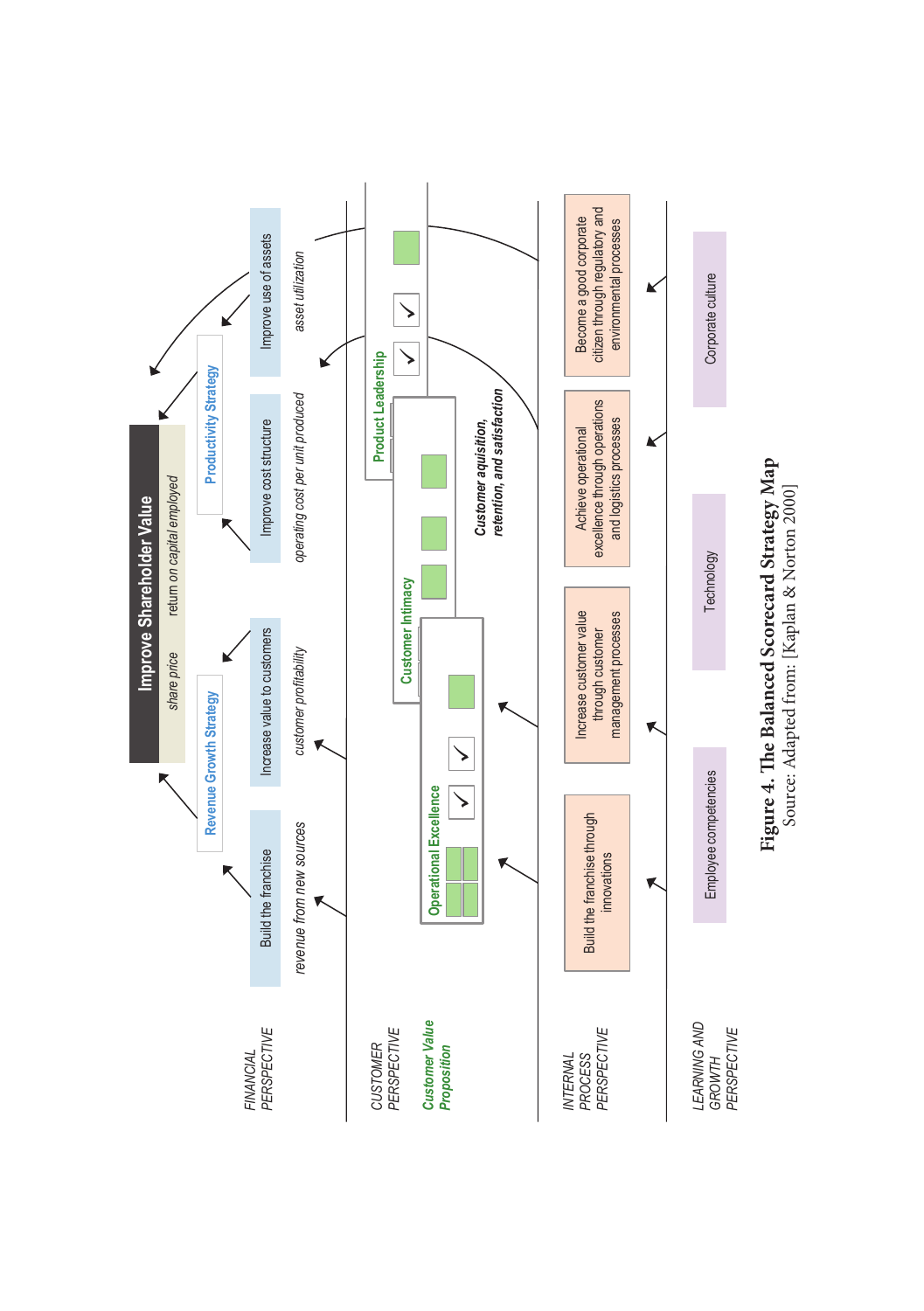For the most part, four perspectives continued to be used, albeit with greater flexibility and slight variations in name. For example 'Internal Business' later became 'Internal Process' perspective. Furthermore, the original finance perspective question posed by Kaplan and Norton [1992] 'How do we look to Shareholders?' was significantly flawed as the BSC starting being used in public sector organisations.

Letza's [1996] study into three companies in Europe produced some variations in design. An example of this can be seen with RCE. A precision coater and converter of flexible materials for customer special orders; their strategy was aimed at growing the business organically by 20% each year through continuous improvement and extraordinary growth. As a result they only used three perspectives of shareholder, extraordinary growth and continuous improvement that formed a triangular scorecard (Figure 5). The model showed sales growth and process improvement, the forward looking/ leading measures, driving financial performance, the backward looking / lagging measures [Letza 1996].



Source: [Letza 1996]

These developments see the transition away from a simple stand-alone performance measurement tool to a rallying framework for core managerial processes [Bible, Kern & Zanini 2006], encompassing the whole organisation. They addressed the early implementation issues the BSC faced while providing greater flexibility in terms of design.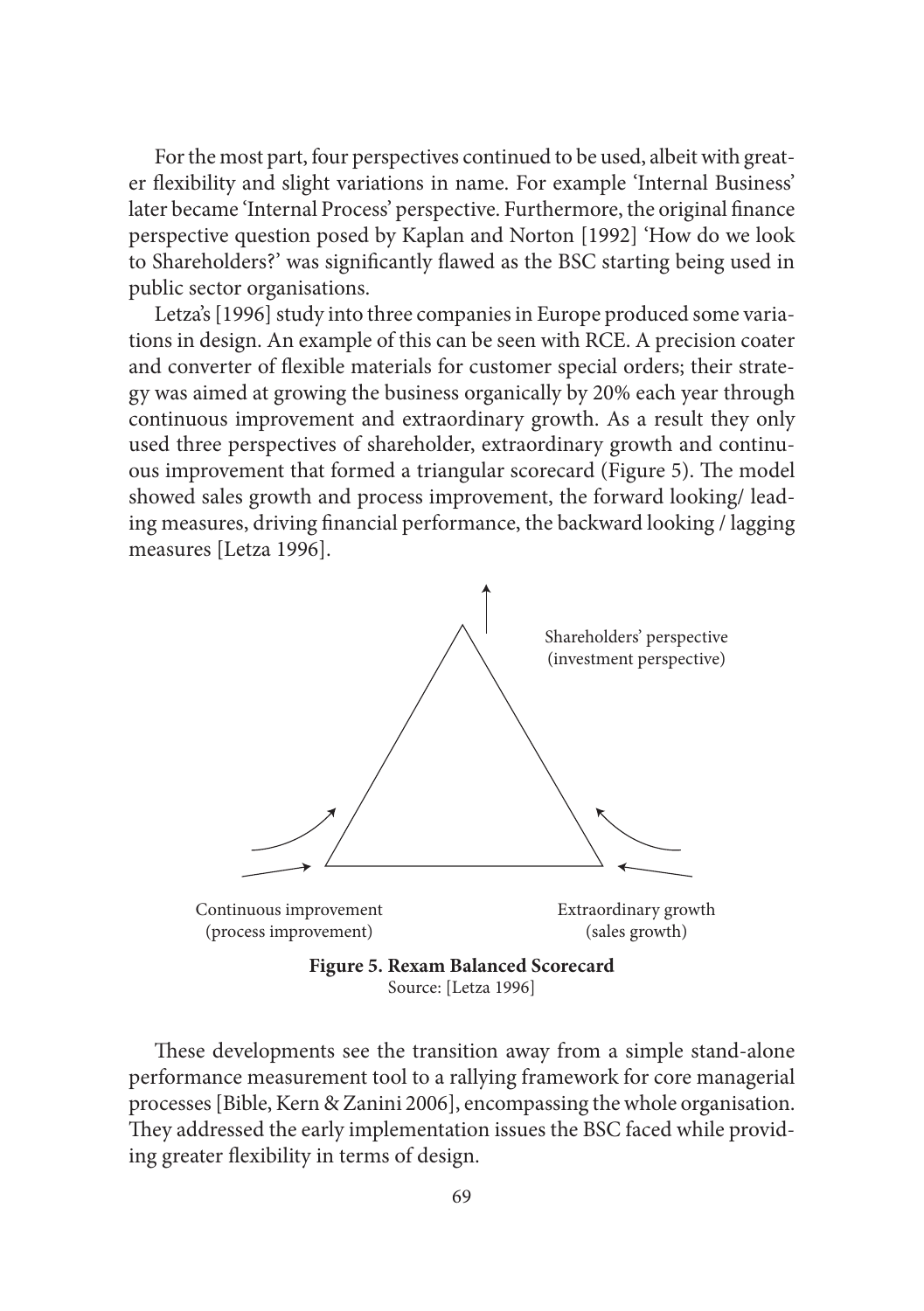# **3. Modernization**

Lawrie and Cobbold [2004] split the development of the BSC into three generations. First generation scorecards are those that occur between its foundations in 1992 and precede the follow up publications by K&N. Second generation scorecards include these later K&N articles and books that act to address the weaknesses of implementation and causality. Third generation scorecards are a refinement of second-generation design with new features intended to give better functionality and strategic relevance. This development comes as a result of the BSC move into non-profit and public sector organisation in the early 2000's. Non-profit organisation without shareholders rendered the financial perspective useless.

One key enhancement relates to a further design element; the 'destination statement'. Destination statements were usually created at the end of the design process by challenging managers to imagine the impact the strategic objectives, chosen earlier in the design process, would have on the organisation. This process helped identify inconsistencies in the profile of objectives chosen [Lawrie & Cobbold 2004]. This concept was by no means a new one. The development simply involved making the destination statement the focal point of the BSC not an afterthought.

A second development was a move away from the rigid four perspectives labels. As previously stated the validity of these perspectives can be questioned when dealing with non-profi t and public sector organisations. Lawrie and Cobbold [2004] concluded that careful choice of category heading during the design of the destination statement can be equally effective in selecting non-financial measures. A simple choice of 'activity' and 'outcome' objectives linked with simple causality removes debate about missing perspectives. The only issues now were whether the right activities are represented and whether the correct outcomes from these activities are shown. The activity perspective replaced the 'learning & growth' and 'internal process' perspectives and outcome perspective replaced the 'financial' and 'customer' perspectives.

Despite these developments, the fundamental principles remained. Combinations of non-financial and financial measures play a huge part in driving strategy.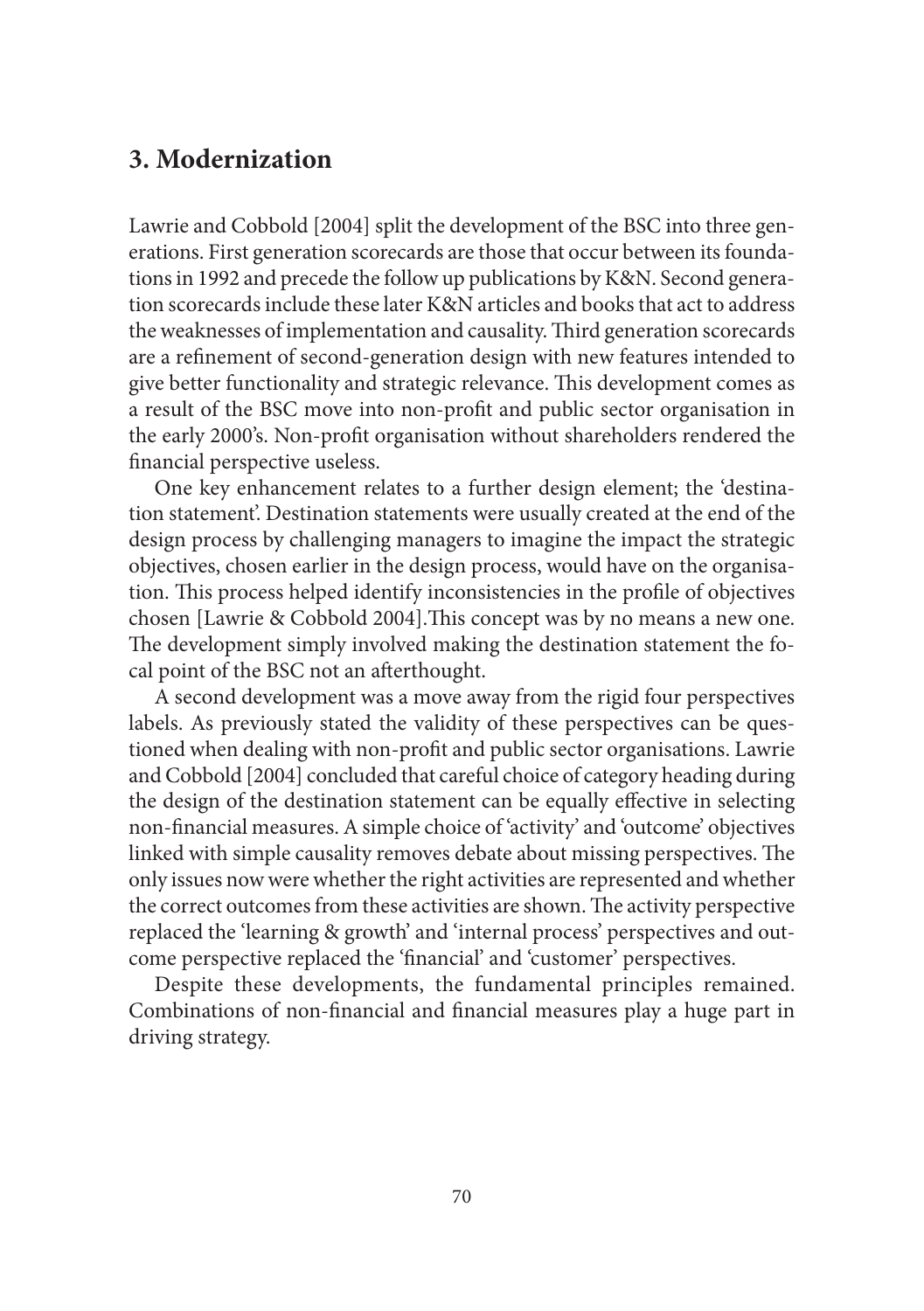### **4. Modern case study**

2GC is a consultancy firm specialising in strategic performance measurement issues faced by modern day organisations. A large part of their work involves the design and implementation of the third generation balanced scorecard. Their website provides a theoretical case study that segregates the BSC into three parts.

The destination statement (Figure 6) is a concise yet detailed description of what the organisation is set to achieve in the future. This period is typically 3 -5 years. Once completed it provides documentation that is used to effectively communicate strategy throughout the organisation (2GC 2009).

The strategic linkage model (Figure 7) has similarities to K&N strategy maps, with the lines illustrating the connections between the perspectives. The model is used to establish short to medium term activities that lead to short to medium term outcomes (2GC 2009).

The measures and targets (Figure 8) is used to track the objectives previously set out in the strategic linkage model (2GC 2009). This has a number of similarities to the personal BSC illustrated previously.

#### *BSC Soft ware*

The rise of the BSC has coincided with immense technological enhancements. Which have gone hand-in-hand with the developments in the scorecard over the past two decades. Software can now be customized and automated to summarise, collect and display data that relates to the BSC [Bible, Kerr & Zanini 2006]. For example IBM Cognos Business Intelligence software contains a Scorecard analytics that provides access to balanced scorecard reports, analysis and alerts for all employees [IBM 2013]. The wait to see the affect leading indicators had on financial performance is removed, allowing management to respond instantly.

#### *Where now?*

Future Direction of the BSC

Currently organisations implement type 1 scorecards as a strategic performance tool, but there are in fact 4 types as shown in figure 9 [Lawrie 2010]. They all contain measures and outcomes, but vary in terms of design and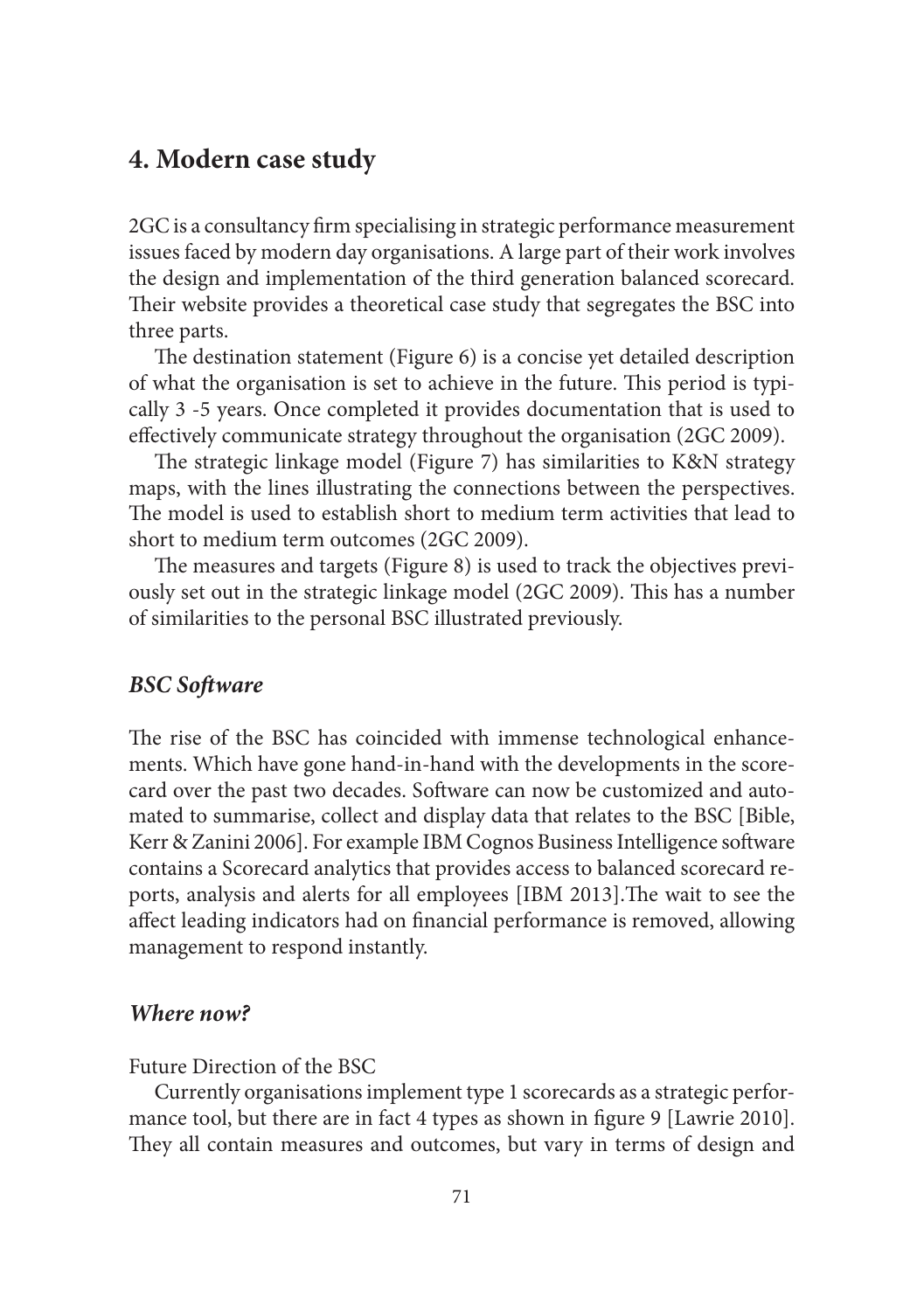

# Source: Adapted from: [2GC Active Management 2009] Source: Adapted from: [2GC Active Management 2009] Figure 6. Destination statement **Figure 6. Destination statement**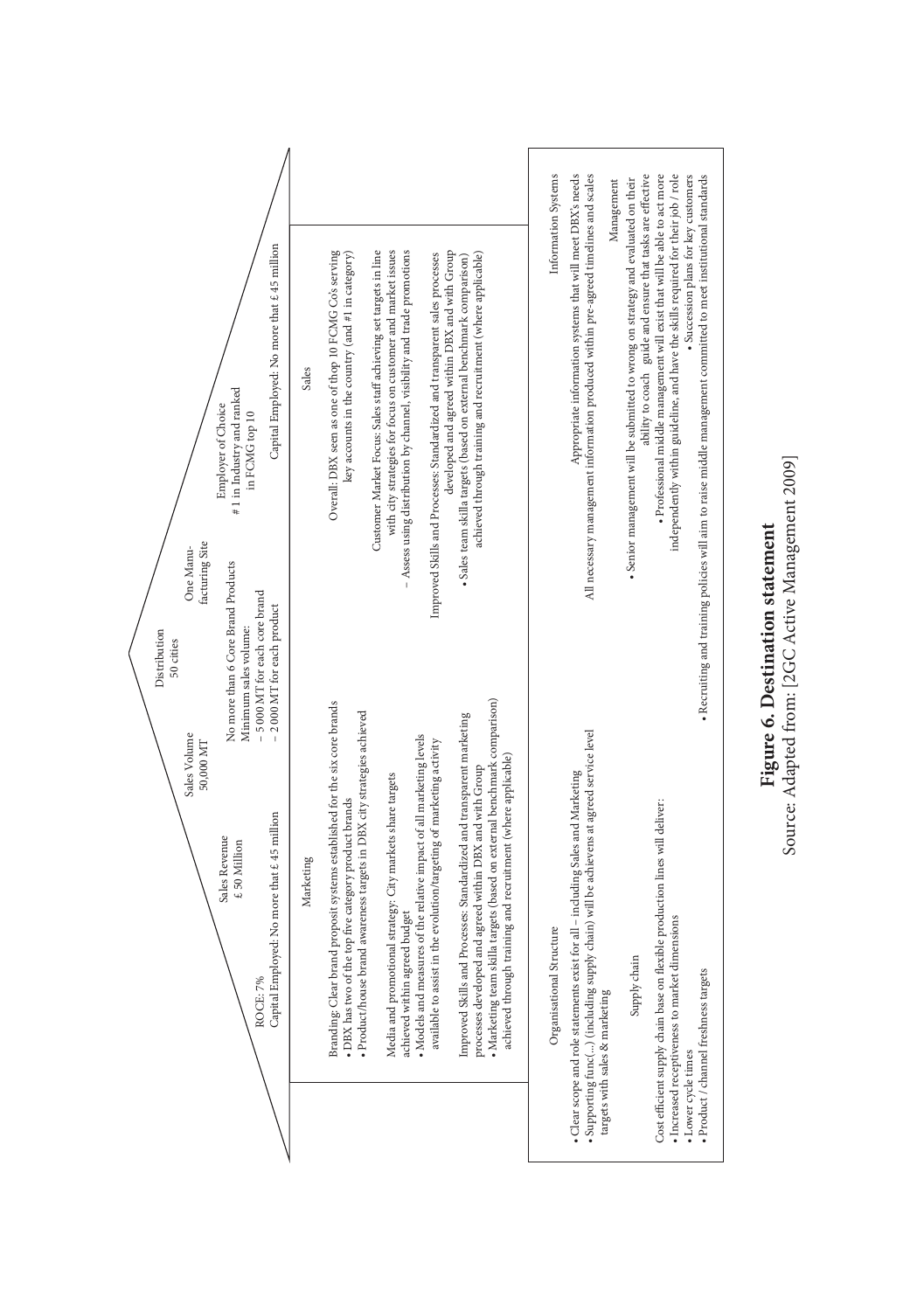

#### **Figure 7. Strategic Linkage Model** Source: [2GC Active Management 2009]

| Objective                                   | <b>Status</b> | Measure          | Value  | Target           | Performance comments for objective                                                                                 | <b>Objective Owner</b> |
|---------------------------------------------|---------------|------------------|--------|------------------|--------------------------------------------------------------------------------------------------------------------|------------------------|
| Competetive cost                            |               | F1.1             | $-30p$ | 150 <sub>p</sub> | Dividend expected kept at 28p for whole year, but share                                                            | NG                     |
| of capital via capital                      |               | F <sub>1.2</sub> | 8      | 18               | prices still around 1.000 pence leading to low P/E                                                                 |                        |
| structure                                   |               |                  |        |                  | compared with sector and results from previous years                                                               |                        |
|                                             |               | F <sub>2.1</sub> | 200    | 186              | Increasing cash inflow from divisions A and D but levels of                                                        | <b>NG</b>              |
| Cash & asset<br>management                  |               | F <sub>2.2</sub> | $-6$   | 4                | investments in B, C and E makes the group cash negative                                                            |                        |
|                                             |               |                  |        |                  | for at least another 12 months                                                                                     |                        |
|                                             |               | F3.1             | 1.550  | 1442             | Division E still far behind budgets. C positive but below                                                          | NG                     |
| Outperform capital<br>markets               |               | F3.2             | 652    | 466              | budget. A on budget (flat budgets). L4L sales positive in D                                                        |                        |
|                                             |               | F3.3             | 93%    | 90%              | driven by brands. C index 120 on L4L.                                                                              |                        |
|                                             |               | F4.1             | 17     | 24               | No major M&A targets in sight yet. Pipelone cover -50%                                                             | NG                     |
| Succesful deal doing                        |               | F4.2             | 257    | 600              | due to aggressive growth targets combined with severe<br>scarcity of targets. Profit mix and growth market numbers |                        |
|                                             |               |                  |        |                  | not available yet.                                                                                                 |                        |
| Sales & profit                              |               | F <sub>5.1</sub> | 7.65%  | 7.44%            |                                                                                                                    | <b>NG</b>              |
| growth from existing                        |               |                  |        |                  | Cost on average 10% > category 1 competitors. On level<br>with category 2 competitors.                             |                        |
| businesses                                  |               |                  |        |                  |                                                                                                                    |                        |
|                                             |               | Ash 1.1          | 65%    | 74               | More shareholders vary about our future earnings potential                                                         | ES                     |
| Shareholders support<br>and book strategies |               | Ash 1.2          | 8      | $\overline{7}$   | due to drop in TSR and general negative press. All is down<br>to next big announcement indicating new thrust and   |                        |
|                                             |               |                  |        |                  | direction                                                                                                          |                        |

#### **Figure 8. Balanced Scorecard Measures and Targets**

Source: Adapted from: [2GC Active Management 2009]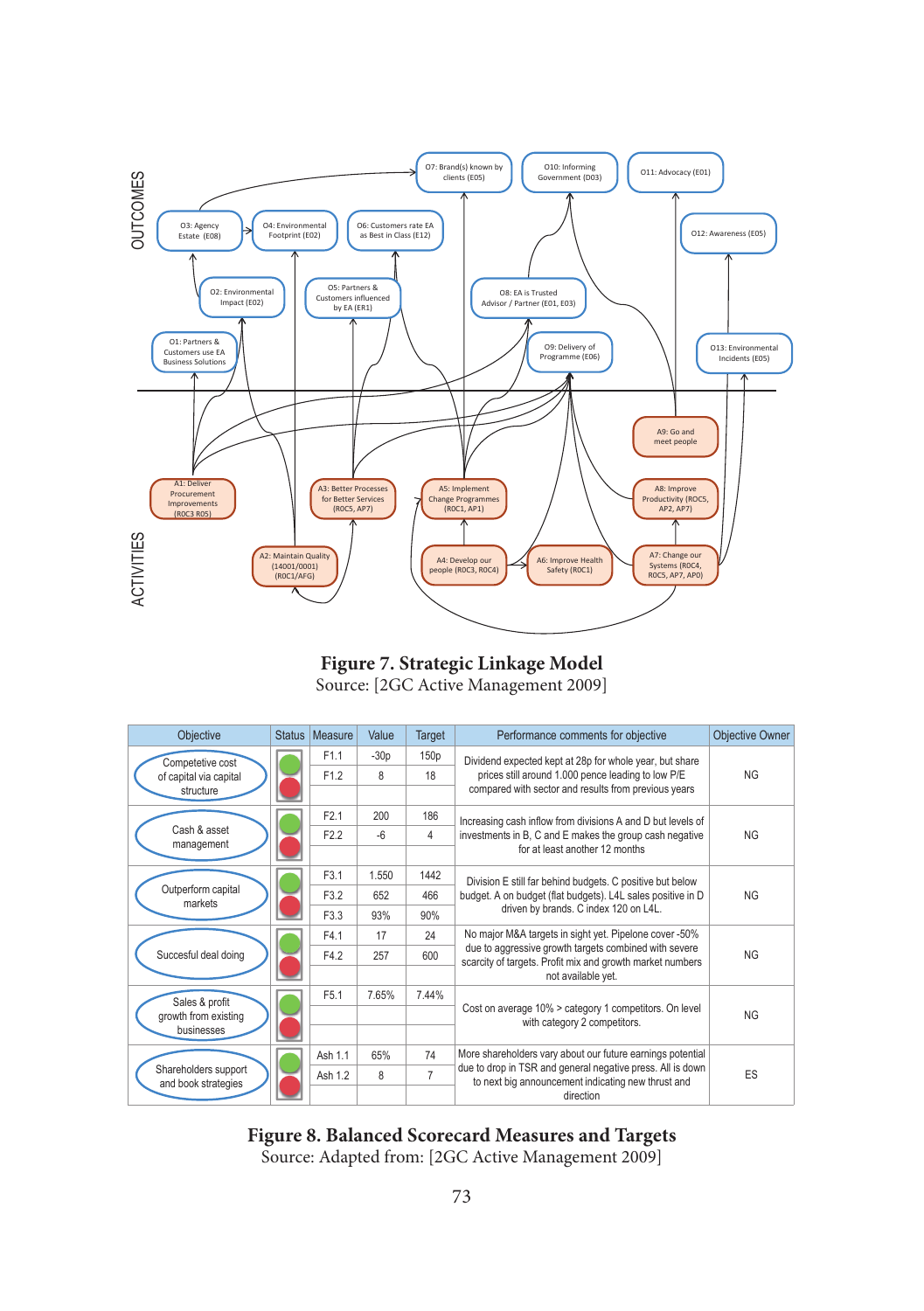

Source: Adapted from: [2GC Active Management 2011]

implementation. This will result in increasing divergence and specialisation between each type in the years to come.

# **Conclusions**

Since its origin in 1992 the Balanced Scorecard (BSC) has been so widely received that the *Harvard Business Review* labelled it as one of the most influential management ideas of the  $20^{th}$  century. Furthermore K&N's first book 'Translating Strategy into Action' sold in excess of 250,000 copies and was translated into 12 languages [Bible, Kerr & Zanini 2006].

The vast changing dynamics of modern organisations along with the move into the public sector has proved to be a major challenge for the BSC over the last two decades. However, in keeping with the robust nature of the interest the balanced scorecard has evolved and adapted to keep pace with the changes and is today as popular with senior managers in all types of organisations as it was two decades ago Many early implementation of scorecards failed due to the initial weaknesses in the design and lack of knowledge and understanding of the process of implementation. The innovations to address